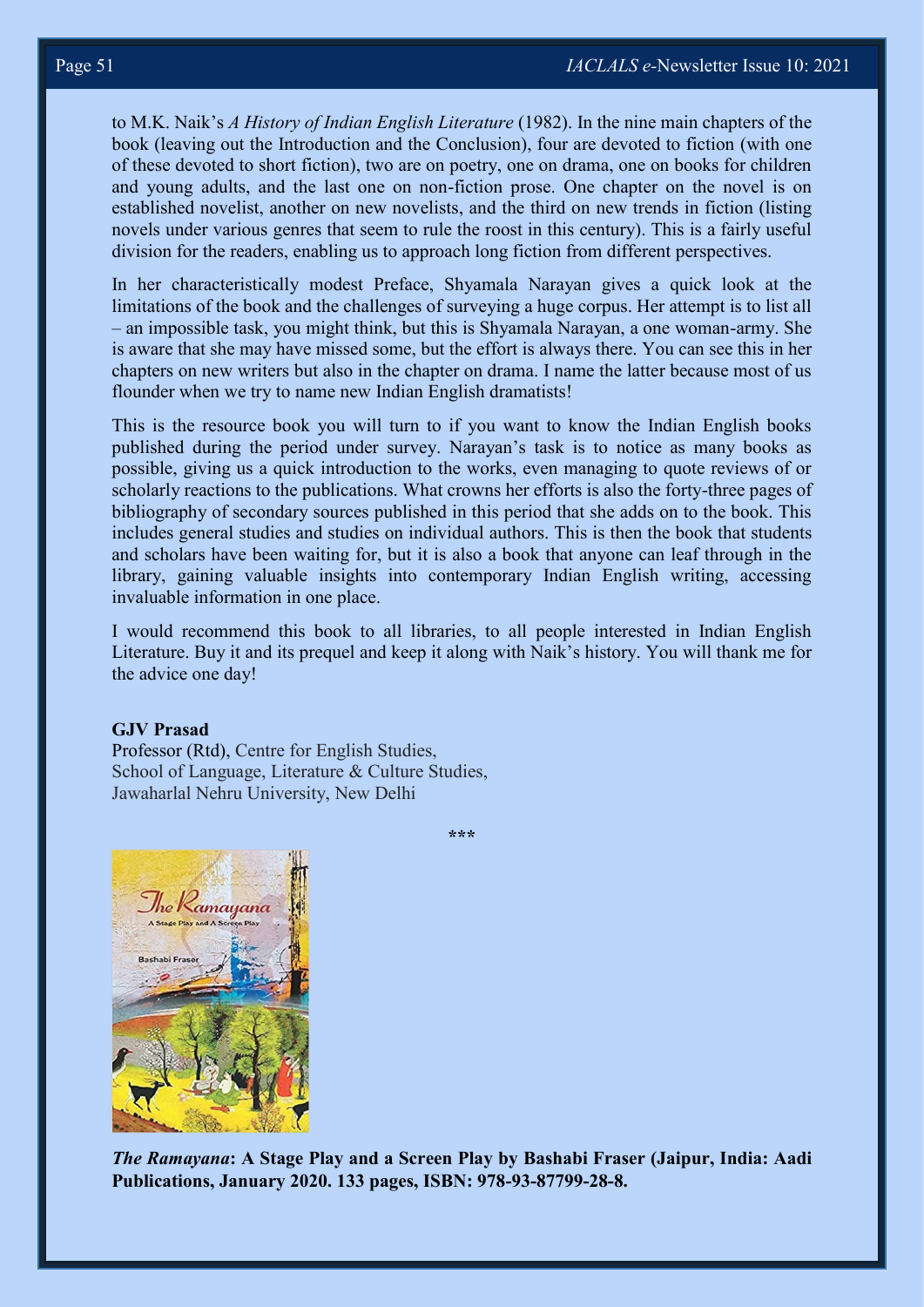The story of Ram, composed by the sage Valmiki as *The Ramayana,* is essentially an oral epic and has been narrated down the ages not only in India but also in many other countries in Central and Southeast Asia. It has manifest itself in Sanskrit and different *bhasha* literatures, and in different literary genres ranging from stories, poems and drama and also in visual representations like carvings in stone and wood, paintings on cloth and paper scrolls, performances like dance, puppets, television serials and every other imaginable art form. In other words, the popularity of this ancient epic has never waned even till the present times.

Based in Edinburgh, Scotland, Bashabi Fraser has added to this tradition by writing a new book of two plays that is based on the Indian epic *The Ramayana*, and which had been commissioned by the Scottish Arts Council and Edinburgh Puppet Lab. Narrated in two sections, the text under review is divided into two halves – a stage play, and a screen play. Dedicating the book to her daughter Rupsha "and all her friends who live outside India and have heard and enjoy the story of Diwali," the objective of the book becomes clear – namely to acquaint the secondgeneration non-resident Indian children with the rich heritage of our great Indian epic. Told in the simplest possible narrative form, Fraser therefore tells us the well-known story once again in a way that is meaningful to author and audience alike. She contemporizes the language, adds her own bit of wit and humour without deviating from the source narrative, thus bringing in a special appeal and charm in reading this well-known story. Apart from the queens of Dasarath being described as Bari Rani, Choti Rani, etc. she tries to maintain the traditional salutations of Pitaji, Mataji, and yet at the same time, narrates incidents with a tongue-in-cheek humour that appeals to the present readers. For example, when the rakshashi Taraka is challenged by Lakshmana for insulting Ram, Taraka replies, "Oh my tiny morsel. You wouldn't even do as a pakora starter! I could open my mouth and swallow you and your skinny brother at one go! See how he has turned blue with fear" (Act I, iv). This is not replicating the gravity of the epic's narrative, but contemporaneity is the USP of the writer's style. Again, when Vishwamitra bring his pupils Ram and Lakshman to King Janaka's court to try their hand at lifting the famous bow and win Sita, they are described as "strapping young men." Fraser also draws interesting parallels between the Fire of Lanka and the Fire of London in the stage play. After the building of the bridge between India and Lanka is ready, we find Hanuman commenting on the rebuilding of Lanka after the fire:

"Since Ram has blest me with the ability to look into the future, I know that years later, there will be a big fire in the city called London like the one I started and it will take years to rebuild, with the designs of an architect called Christopher Wren" (Act V, ii).

Though narrated in brief scenes which are easy for the performance, the stage play is completed in the traditional method of five acts with several scenes in each of these acts. Act I Scene I begins with the curse on King Dasarath that he will never enjoy the company of his most beloved son after he inadvertently killed the young Sravan Kumar in the forest and the last scene vi in Act V ends with Sita being freed, performs her agnipariksha (trial by fire) in order to free the suspicion of her honour in the hearts of the citizens of Ayodhya.

The stage direction ends with the following sentence: "*Fireworks burst and people clap and rejoice, lights appear everywhere and beautiful music can be heard"* (83)*.* In spite of space constraint, Bashabi Fraser does not deviate much from the widely accepted storyline of the original epic. The intermittent scenes and acts are duly described through the 'narrator' who recreates the ancient practice of introducing 'kathakata' (storytelling in the manner of rhapsodes) and is also akin to the narrative technique of the 'sutradhar', the introducer, who often foreshadowed the event and helped to bind together the interconnected threads of the dramatic events. He also often summarizes the events in the third person.